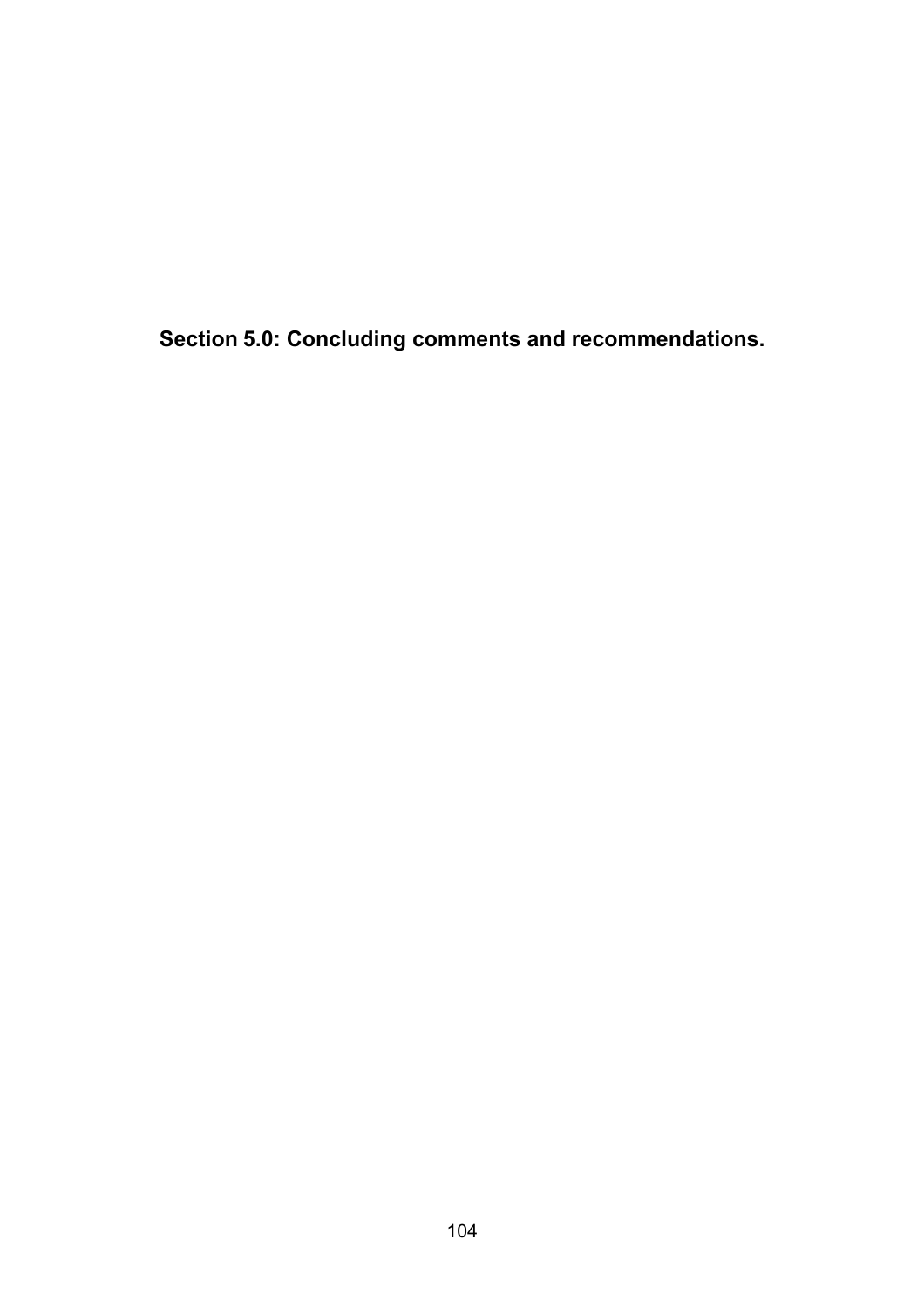## **5.1 Summary.**

Over the three days of the workshop the participant stakeholders identified aspirations for Wellingborough in 2021 that broadly matched those suggested by public survey. The participants then identified key actions necessary to deliver those aspirations as a series of role delivery plans – overall these actions mirrored public perceptions and gained public support (although this was limited to only 21 respondents). The summary of this report lists the aspiration and role agreed for Wellingborough and the key actions necessary to deliver that role by 2021. The key actions are copied from the relevant sections contained in the body of the report.

**Wellingborough's 2021 role and town scale actions -** Wellingborough will have a regional role by 2021 focused on the South Midlands/Oxford Cambridge arc. In order to achieve this it will secure clear leadership and coordination of effort, attract high levels of skilled jobs and harness its existing green character to create a unique urban/rural living experience.

## **Growth to the east of the town will contribute to the achievement of this aim by:**

- **1. Developing a nationally important ecology and heritage attraction – Nene valley lakes and Chester Farm Roman site.**
- **2. Ensuring that development becomes a UK bench mark for ecologically responsive, energy efficient, urban/rural living.**
- **3. Relieving congestion and improving access by providing an eastern by pass.**
- **4. Providing investment hubs for innovative business on major development sites and gateways**
- **5. Selling the concept of Wellingborough being well connected.**
- **6. Developing a public transport system linking the town, station, WEAST, green and heritage features.**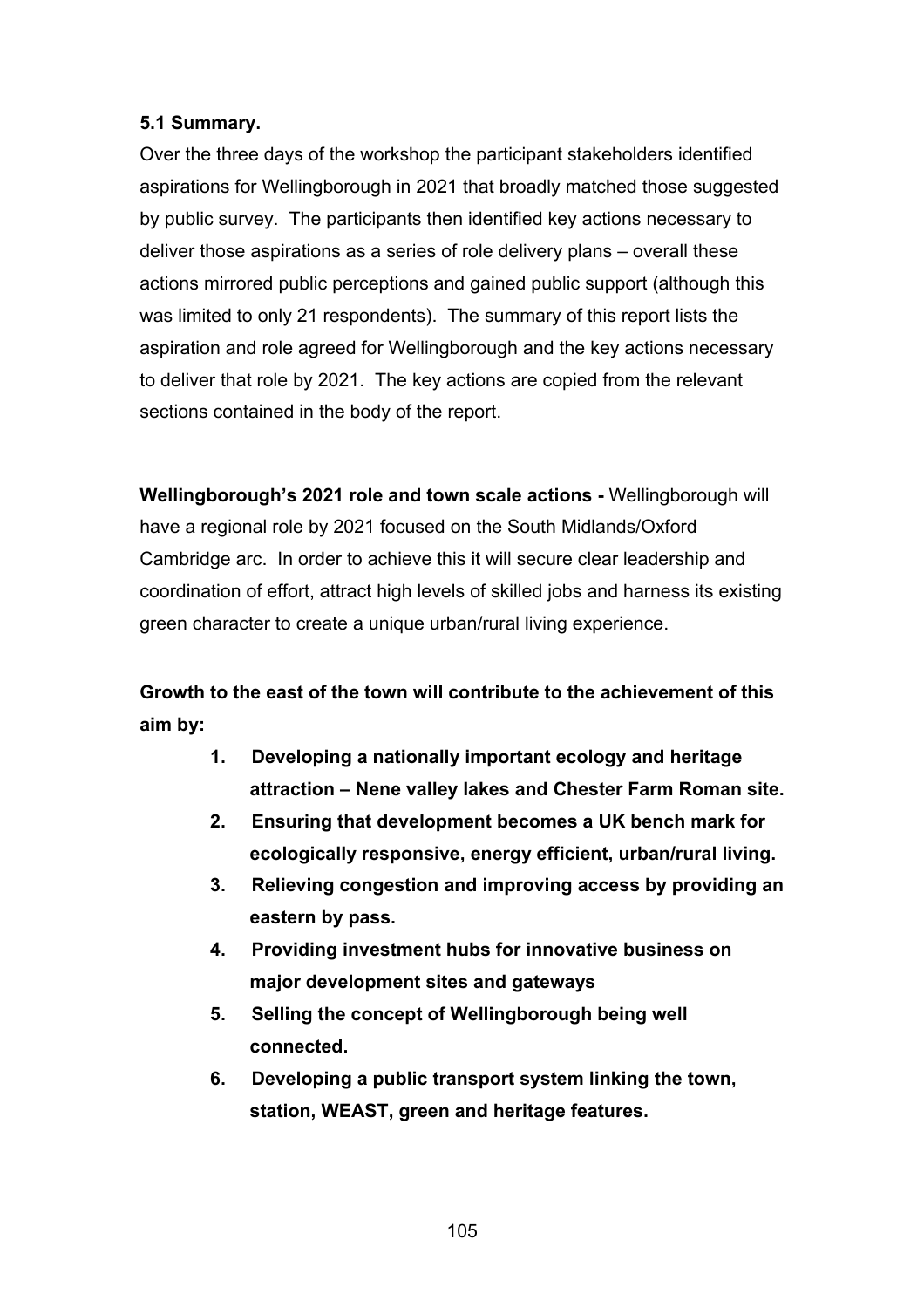**Growth to the north of the town will contribute to the achievement of this aim by:** 

- **1. using the existing topography, drainage patterns and vegetation to provide a green setting for new homes and businesses;**
- **2. developing a national rural and urban environment education centre (NATURE) possibly annexed to a regional University;**
- **3. developing horticulture and other green productive process in the existing landscape;**
- **4. insisting on and applying only the highest standards of environmentally friendly master planning, building design and construction;**
- **5. providing high quality business/science parks with ancillary education, research and skill development facilities –in conjunction with a regional University;**
- **6. Connecting the site into the rest of Wellingborough and maximising regional connectivity by road and rail;**
- **7. ensuring access for adjacent communities to new facilities; and**
- **8. providing a regular and reliable public transport system ensuring connectivity to the railway station.**

For the local authority and developer's master planning design teams the workshop results should be used as a design rationale against which further consideration can be given to the specific proposals for the development of Wellingborough and against which the planning authority and community can verify subsequent detail proposals.

The workshops raised key emerging issues that require further consideration in terms of policy and design implementation. These are likely to affect the way in which the development at the Wellingborough occurs. Many of these are beyond the scope of this project but should be considered during the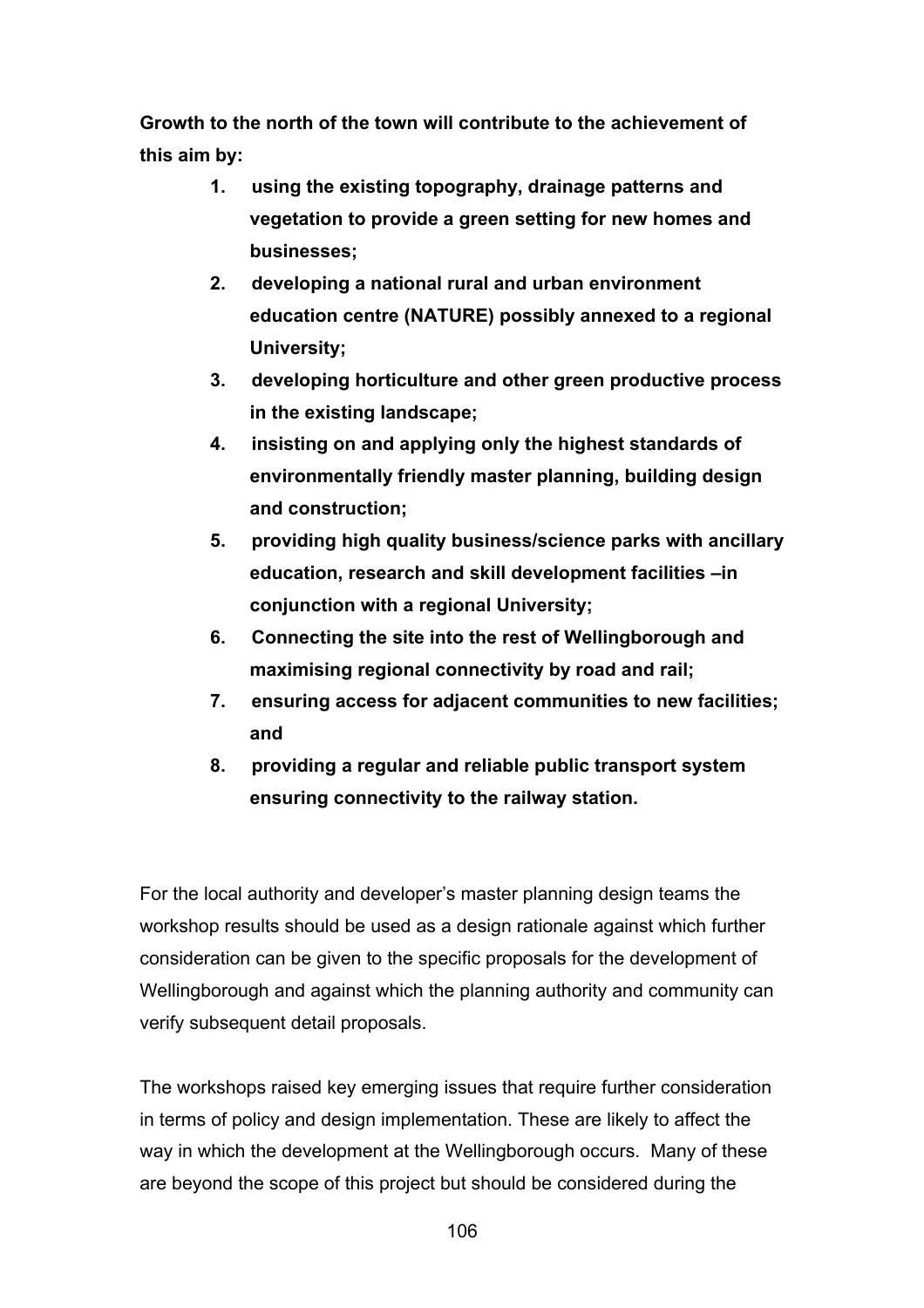formulation of the design and development framework and future master planning.

In terms of gauging public response to these ideas a second public exhibition was held at the Swansgate centre, Wellingborough to present the initial results of the stakeholder's discussions. The main results were paraphrased and presented to the public for comment. The results of 21 responses are presented in tables 27.0 and 28.0 below.

| <b>Item</b>                                                                    | Agree | <b>Disagree</b> | <b>Blank</b> |
|--------------------------------------------------------------------------------|-------|-----------------|--------------|
| Development should help to integrate open spaces and places into and           | 17    |                 | 2            |
| around the development.                                                        |       |                 |              |
| Development should ensure that the Nene Valley and its wider landscape         | 19    | 0               |              |
| should be conserved and enhanced as a resource of national significance.       |       |                 |              |
| Development east of Wellingborough should act as a 'front door' to             | 17    | $\mathfrak{p}$  |              |
| Wellingborough, using wildlife and archaeological attractions to achieve this. |       |                 |              |
| Development should offer a mix of high quality, attractive and sustainable     | 17    |                 | 2            |
| homes.                                                                         |       |                 |              |
| The station should act as a business location as well as a hub and gateway to  | 17    |                 | 2            |
| the town and region.                                                           |       |                 |              |
| High quality public transport should be used to ease movement through a high   | 19    | 0               |              |
| quality environment to the town and attractions beyond.                        |       |                 |              |

## **Table 27.0 Wellingborough East and Beyond: Questionnaire Results – 2.6.06**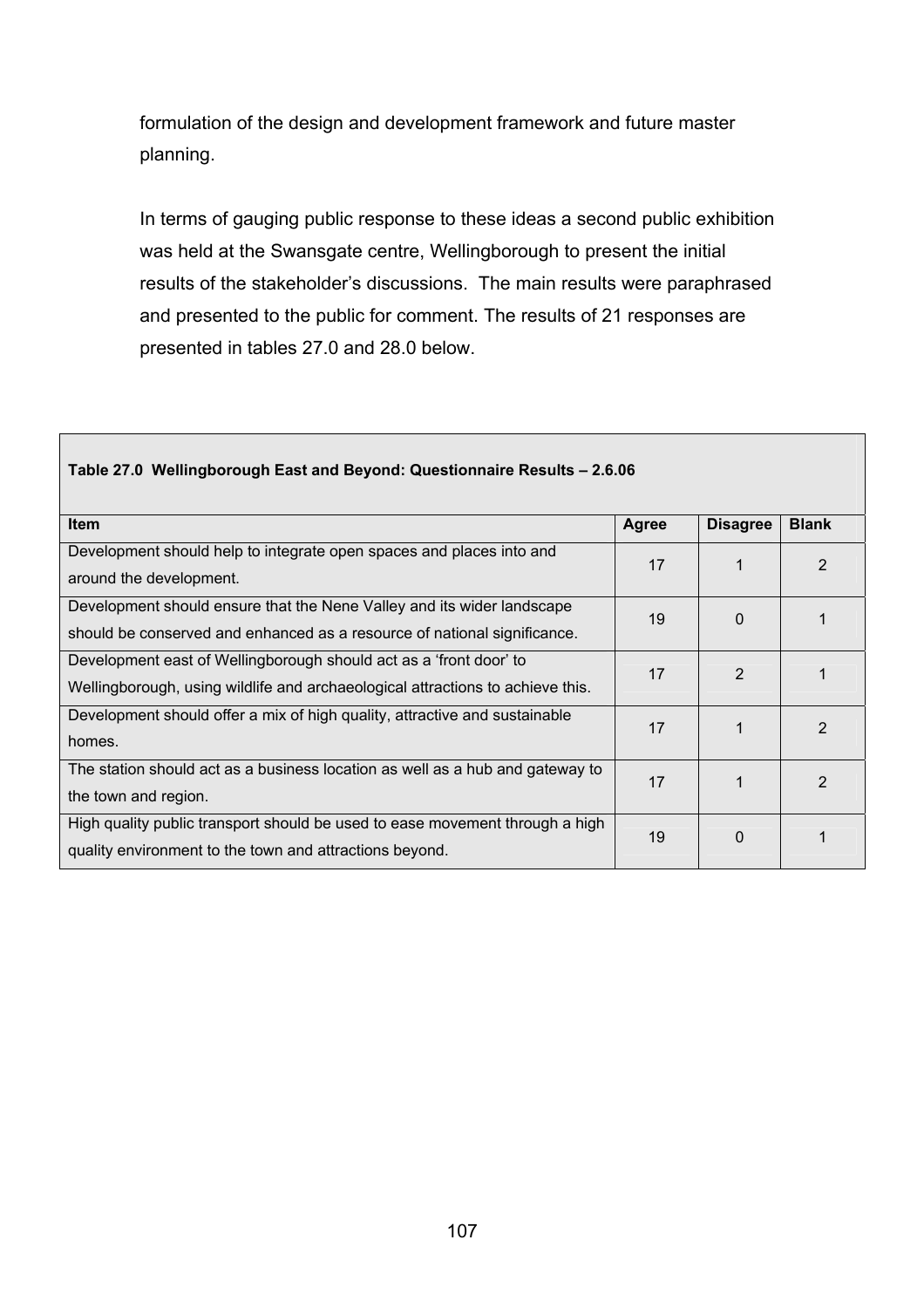| Item                                                                        | Agree | <b>Disagree</b> | <b>Blank</b>   |
|-----------------------------------------------------------------------------|-------|-----------------|----------------|
| Development should attract high quality jobs in new and renewed             | 14    | $\overline{2}$  | 4              |
| employment areas.                                                           |       |                 |                |
| A centre for innovation, such as a science/business park and skills centre, | 16    | $\mathcal{P}$   | $\mathfrak{p}$ |
| should be developed.                                                        |       |                 |                |
| Development should promote investment in first class education.             | 15    | $\overline{2}$  | 3              |
| Existing facilities should be developed to create a regional sport and      | 15    | $\overline{2}$  | 3              |
| recreation centre of excellence.                                            |       |                 |                |
| Development should help to integrate Redhill Grange back into the town.     | 14    | $\overline{4}$  | 2              |
| Development should achieve good connections into the town and to the        | 16    | 1               | 4              |
| railway station.                                                            |       |                 |                |
| Development should connect and extend the wider network of green            | 15    | $\overline{2}$  | 3              |
| spaces.                                                                     |       |                 |                |
| Development should be designed in an attractive way to physically and       | 15    | $\overline{2}$  | 3              |
| visually connect to the wider countryside setting.                          |       |                 |                |
| Development should harness the opportunity of south facing slopes to        | 14    | $\overline{2}$  | 4              |
| create a truly sustainable development.                                     |       |                 |                |

**Table 27.0 Wellingborough North: Questionnaire Results – 2.6.06** 

In relation to key actions proposed for both the eastern and northern growth areas there was a high level of agreement from those people who responded. It must however be noted that only 21 responses were received. It may be advisable to place this questionnaire on a web based survey system to obtain wider public feedback.

Overall the workshop process has defined an aspiration for Wellingborough in 2021, identified key actions and provided a focus for development.